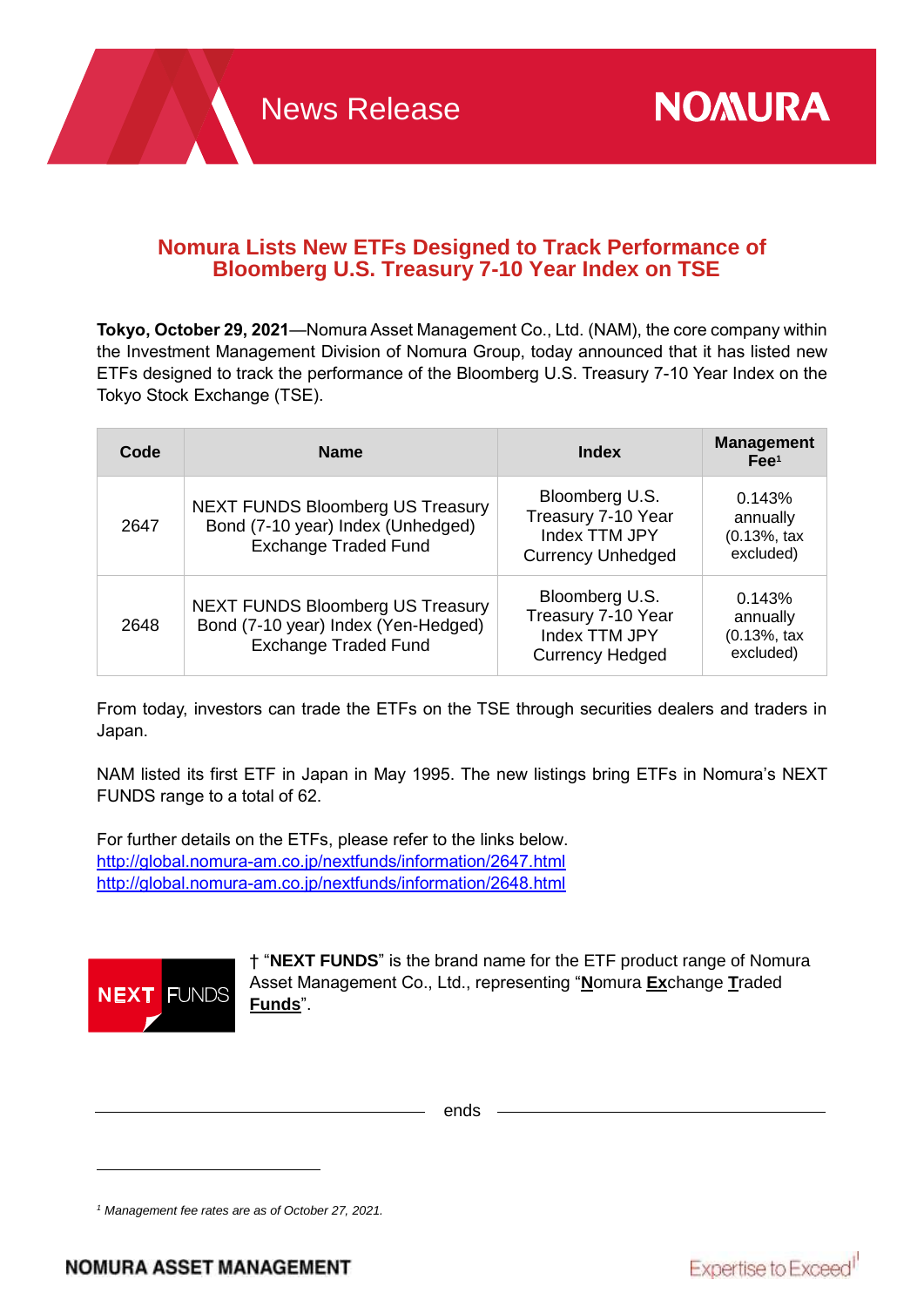### Nomura

Nomura is a global financial services group with an integrated network spanning over 30 countries. By connecting markets East & West, Nomura services the needs of individuals, institutions, corporates and governments through its three business divisions: Retail, Wholesale (Global Markets and Investment Banking), and Investment Management. Founded in 1925, the firm is built on a tradition of disciplined entrepreneurship, serving clients with creative solutions and considered thought leadership. For further information about Nomura, visit [www.nomura.com.](http://www.nomura.com/)

### **Disclaimer of "Bloomberg U.S. Treasury 7-10 Year Index"**

・"Bloomberg®" and Bloomberg U.S. Treasury 7-10 Year Index TTM JPY Currency Unhedged are service marks of Bloomberg Finance L.P. and its affiliates, including Bloomberg Index Services Limited, the administrator of the index (collectively, "Bloomberg") and have been licensed for use for certain purposes by Nomura Asset Management Co., Ltd. Bloomberg is not affiliated with Nomura Asset Management Co., Ltd., and Bloomberg does not approve, endorse, review, or recommend the NEXT FUNDS Bloomberg US Treasury Bond (7-10 year) Index (Unhedged) Exchange Traded Fund. Bloomberg does not guarantee the timeliness, accurateness, or completeness of any data or information relating to the NEXT FUNDS Bloomberg US Treasury Bond (7-10 year) Index (Unhedged) Exchange Traded Fund.

・"Bloomberg®" and Bloomberg U.S. Treasury 7-10 Year Index TTM JPY Currency Hedged are service marks of Bloomberg Finance L.P. and its affiliates, including Bloomberg Index Services Limited, the administrator of the index (collectively, "Bloomberg") and have been licensed for use for certain purposes by Nomura Asset Management Co., Ltd. Bloomberg is not affiliated with Nomura Asset Management Co., Ltd., and Bloomberg does not approve, endorse, review, or recommend the NEXT FUNDS Bloomberg US Treasury Bond (7-10 year) Index (Yen-Hedged) Exchange Traded Fund. Bloomberg does not guarantee the timeliness, accurateness, or completeness of any data or information relating to the NEXT FUNDS Bloomberg US Treasury Bond (7-10 year) Index (Yen-Hedged) Exchange Traded Fund.

### **Disclaimer of Nomura Asset Management**

The contents of this material are based on an English translation of a Japanese announcement made on October 29, 2021 by Nomura Asset Management Co., Ltd. Whilst every effort has been made to translate the Japanese document into English, the accuracy and correctness of this translation are not guaranteed, therefore please refer to the original Japanese document.

Please note that the information contained in this document is for reference purposes only and does not constitute an offer to sell or the solicitation of an offer to buy securities by Nomura Asset Management Co., Ltd. to any person in Japan and does not constitute a distribution, an offer to sell or the solicitation of an offer to buy any securities or provide any services in any jurisdiction in which such distribution or offer is not authorized.

Furthermore, none of the shares of the Fund have been or will be registered under the United States Securities Act of 1933, as amended ("1933 Act"), or under the securities laws of any state or political subdivision of the United States of America or any of its territories, possessions or other areas subject to its jurisdiction including the Commonwealth of Puerto Rico (the "United States"). The Fund has not been and will not be registered under the United States Investment Company Act of 1940, as amended, nor under any other US federal laws.

Accordingly, the information in this document is not made or directed to any person in the United States and under no circumstance shall the provision of the information on this document be deemed to constitute an offer of securities or an offer to provide any services to any person in the United States or to any U.S. Person as the term is defined under 1933 Act.

Furthermore, the information in this document is not made or directed to any person in the United Kingdom and under no circumstances shall the provision of the information in this document be deemed to constitute an offer of securities or an offer to provide any services to any person in the United Kingdom.